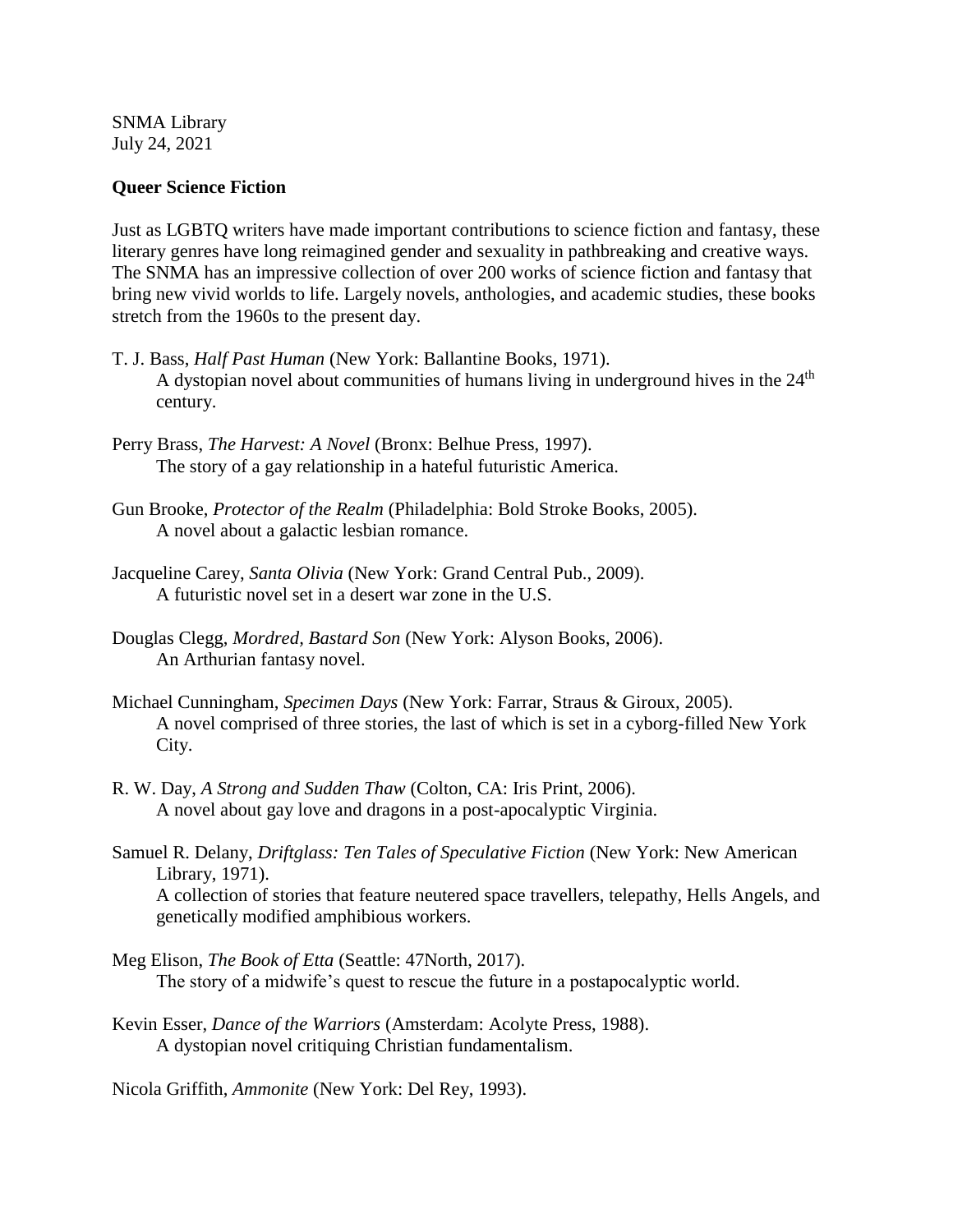A novel broaching questions of sexuality, illusion, and humanity.

Mel Keegan, *Equinox* (London: GMP Publishers, 1993). A novel revolving around Equinox Industries, a commercial monopoly mining the gas giant, Zeus.

- Cynthia Lamb, *Brigid's Charge* (Corte Madera, CA: Bay Island, 1997). A speculative historical novel about witchcraft and paganism set in New Jersey in the 1700s.
- Ursula K. Le Guin, *Planet of Exile* (New York: Ace, 1966). A novel about an Earth colony of humans stranded on a planet.
- Elizabeth A. Lynn, *A Different Light* (New York: Berkeley Publishing Corporation, 1978). The story of a cancer survivor on a quest to extend his life.
- Karin Lowachee, *Cagebird* (New York: Aspect, 2005). A science fiction novel about the psychological impact of war.
- Anne McCaffrey, *The Dragonriders of Pern* (New York: Ballantine Books, 1988). A science fantasy series about humans colonizing the planet of Pern.
- Chris Moriarty, *Spin State* (New York: Bantam Books, 2003). A science fiction thriller set in a post-cyberpunk world.
- Donald Palumbo, ed., *Erotic Universe: Sexuality and Fantastic Literature* (Westport, CT: Greenwood Press, 1986). A collection of scholarly essays about sex in science fiction and fantasy.
- Felice Picano, *Dryland's End* (New York: Masquerade Books, 1995). Set five thousand years in the future, a novel about a techno-empire ruled by women.
- Johanna Russ, *The Female Man* (London: The Women's Press, 1985 [1975]). A feminist science fiction novel about interconnected women across universes.
- Melissa Scott, *Trouble and Her Friends* (New York: TOR, 1994). A novel about "Trouble," a criminal hacker and her ex-lover Cerise.
- Robert Silverberg, ed., *Deep Space: Eight Stories of Science Fiction* (Nashville: T. Nelson, 1973). An anthology of stories about technology and the wonders of space.
- Kelly Sinclair, *In the Now* (Cleveland, GA: Blue Feather Books, 2012). A novel about a psychiatrist who is determined to disprove reincarnation.

Susanna J. Sturgis, ed., *Memories and Visions* (Freedom, CA: Crossing Press, 1989).